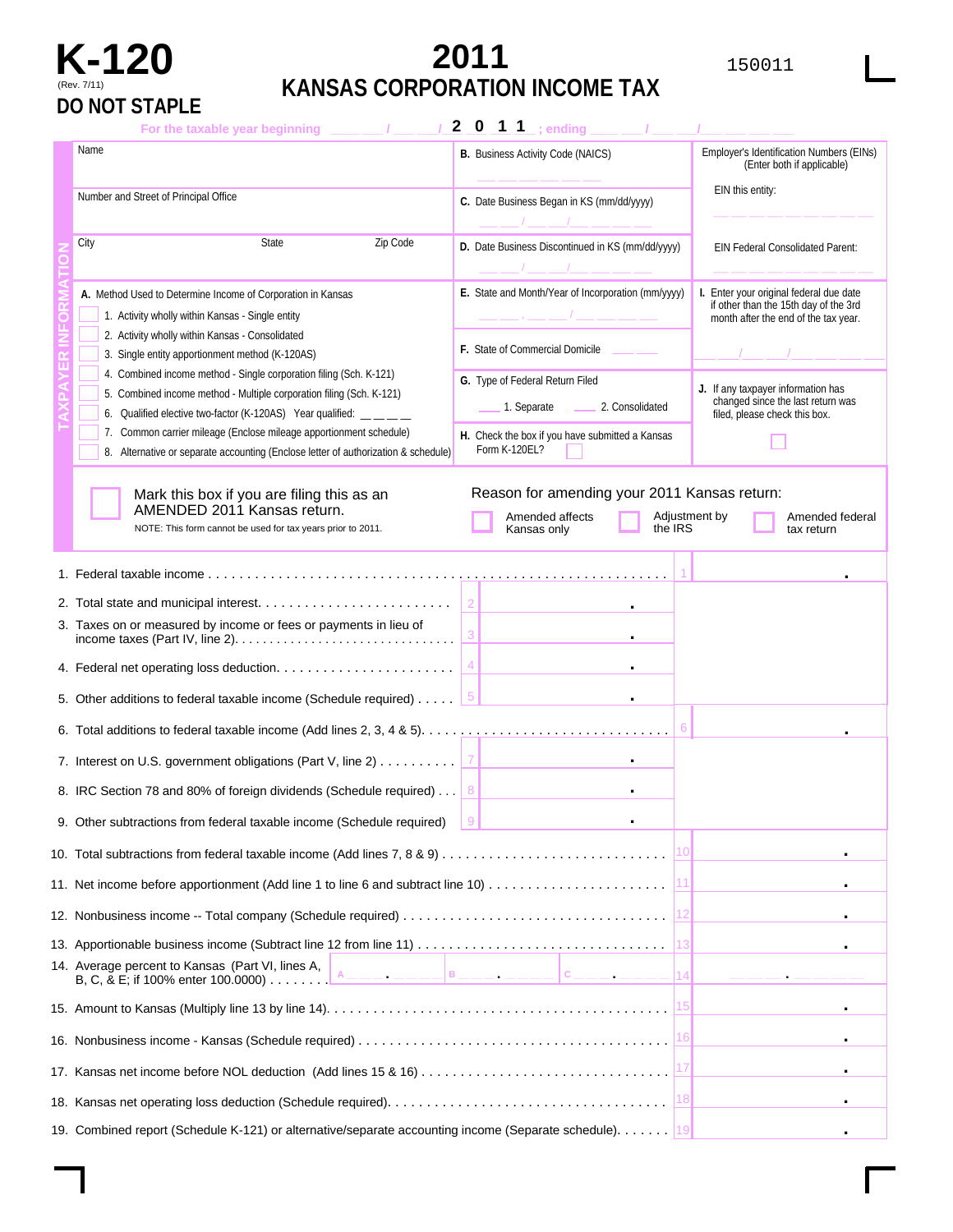#### 150111

| 20. Kansas taxable income (Subtract line 18 from line 17 or enter line 19, as applicable)                                                              |    |                                                    |
|--------------------------------------------------------------------------------------------------------------------------------------------------------|----|----------------------------------------------------|
|                                                                                                                                                        |    |                                                    |
|                                                                                                                                                        |    |                                                    |
|                                                                                                                                                        | 23 |                                                    |
|                                                                                                                                                        | 24 |                                                    |
|                                                                                                                                                        | 25 |                                                    |
| 26<br>26. Estimated tax paid and amount credited forward (Part II, line 4).                                                                            |    | If this is your ORIGINAL                           |
| 27. Other tax payments (Enclose separate schedule and any applicable                                                                                   |    | Kansas return, skip lines                          |
|                                                                                                                                                        |    | 31 and 32 and continue<br>to line 33.              |
| 29. Business machinery & equipment property tax credit; see instructions                                                                               |    |                                                    |
| 30. Total of all other refundable credits (Part I, line 37. Do not include<br>the business machinery & equipment property tax credit amount). $\ldots$ |    | If this is your AMENDED<br>Kansas return, complete |
| 31. Payment remitted with original return; see instructions                                                                                            |    | lines 31 and 32 before                             |
| 32. Overpayment from original return (This figure is a subtraction;                                                                                    |    | continuing to line 33.                             |
|                                                                                                                                                        | 33 |                                                    |
|                                                                                                                                                        | 34 |                                                    |
|                                                                                                                                                        |    |                                                    |
|                                                                                                                                                        |    |                                                    |
| 37. Estimated tax penalty<br>If annualizing to compute penalty, check this box $\Box$                                                                  |    |                                                    |
| 38. Total tax, interest & penalty due (Add lines 34 through 37). Complete Form K-120V and enclose it with your payment.                                | 38 |                                                    |
|                                                                                                                                                        | 39 |                                                    |
|                                                                                                                                                        | 40 |                                                    |
| 41. <b>CREDIT FORWARD.</b> Enter the amount of line 39 (original return only) you wish to be applied to 2012                                           | 41 |                                                    |

I authorize the Director of Taxation or the Director's designee to discuss my K-120 and enclosures with my preparer.

I declare under the penalties of perjury that to the best of my knowledge this is a true, correct, and complete return.

| sign<br>here | Signature of officer                                                                                                                                                                                                                                                                                             | Title                           | Date |  |
|--------------|------------------------------------------------------------------------------------------------------------------------------------------------------------------------------------------------------------------------------------------------------------------------------------------------------------------|---------------------------------|------|--|
|              | Individual or firm signature of preparer                                                                                                                                                                                                                                                                         | <b>Address and Phone Number</b> | Date |  |
|              | Tax preparer's EIN (Employer Identification Number) or SSN (Social Security Number)                                                                                                                                                                                                                              |                                 |      |  |
|              | NOTE: You are not required to send a copy of your entire federal return. See<br>$\mathbf{F}$ , and the set of the set of the set of the set of the set of the set of the set of the set of the set of the set of the set of the set of the set of the set of the set of the set of the set of the set of the set |                                 |      |  |

**instructions for the list of federal forms required to accompany the state return.**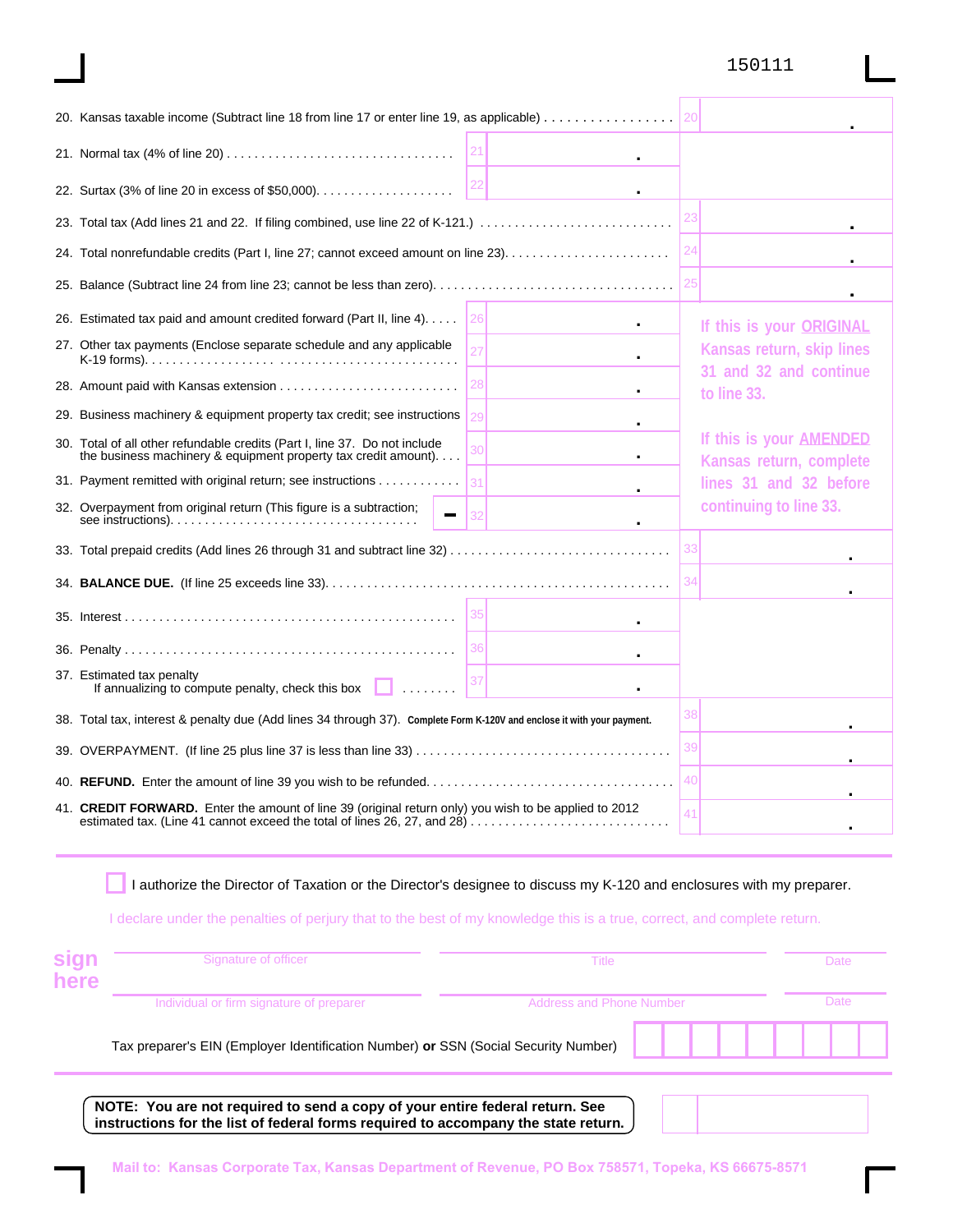### **PART I - NONREFUNDABLE AND REFUNDABLE CREDITS**

| 1.  | ٠                                                                                                           |  |
|-----|-------------------------------------------------------------------------------------------------------------|--|
| 2.  | ٠                                                                                                           |  |
| 3.  | ٠                                                                                                           |  |
| 4.  | ٠                                                                                                           |  |
| 5.  | $\blacksquare$                                                                                              |  |
| 6.  | ٠                                                                                                           |  |
| 7.  | ٠                                                                                                           |  |
| 8.  | ٠                                                                                                           |  |
| 9.  | ٠                                                                                                           |  |
| 10. | ×.                                                                                                          |  |
| 11. | $\blacksquare$                                                                                              |  |
| 12. | High Performance Incentive Program Credit (Enclose Schedule K-59; see instructions)<br>$\blacksquare$       |  |
| 13. | Community Service Contribution Credit (Enclose Schedule K-60; see instructions)<br>$\bullet$ .              |  |
| 14. | Alternative-Fuel Motor Vehicle Property Credit (Enclose Schedule K-62; see instructions).<br>$\blacksquare$ |  |
| 15. | Law Enforcement Training Center Credit (Enclose Schedule K-72; see instructions).<br>$\bullet$ .            |  |
| 16. | Petroleum Refinery Credit (Enclose Schedule K-73; see instructions)<br>$\bullet$                            |  |
| 17. | Kansas National Guard and Reserve Employer Credit (Enclose Schedule K-74; see instructions)<br>$\bullet$    |  |
| 18. | Single City Port Authority Credit (Enclose Schedule K-76; see instructions)<br>$\bullet$ .                  |  |
| 19. | $\bullet$                                                                                                   |  |
| 20. | BioMass-to-Energy Credit (Enclose Schedule K-79; see instructions)<br>$\blacksquare$                        |  |
| 21. | $\bullet$ .                                                                                                 |  |
| 22. | Storage and Blending Equipment Credit (Enclose Schedule K-82; see instructions)<br>$\bullet$                |  |
| 23. | $\bullet$                                                                                                   |  |
| 24. | $\blacksquare$                                                                                              |  |
| 25. | Declared Disaster Capital Investment Credit (Enclose Schedule K-87; see instructions).<br>$\bullet$         |  |
| 26. | $\blacksquare$                                                                                              |  |
|     |                                                                                                             |  |

|                    | 28. | Regional Foundation Contribution Credit (Enclose Schedule K-32; see instructions)                          |
|--------------------|-----|------------------------------------------------------------------------------------------------------------|
|                    | 29. | $\mathbf{m}$ , $\mathbf{m}$                                                                                |
|                    |     |                                                                                                            |
|                    |     |                                                                                                            |
|                    |     | 32. Community Service Contribution Credit (Enclose Schedule K-60; see instructions)                        |
| m<br>$\frac{1}{2}$ |     |                                                                                                            |
|                    |     | $\mathbf{u}$                                                                                               |
|                    |     | 35. Declared Disaster Capital Investment Credit (Enclose Schedule K-87; see instructions).<br>$\mathbf{r}$ |
|                    | 36. |                                                                                                            |
|                    |     |                                                                                                            |
|                    |     |                                                                                                            |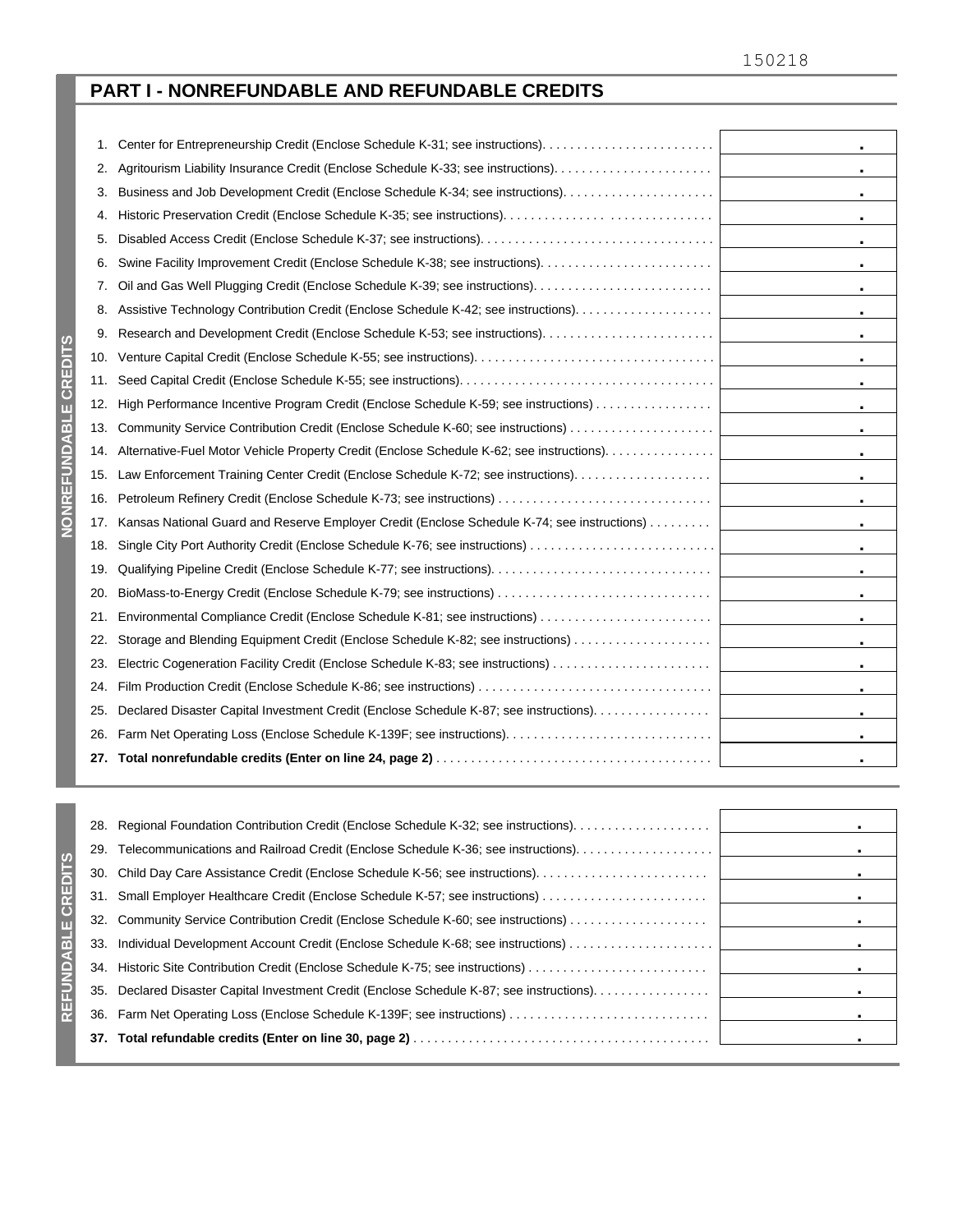#### **PART II - ADDITIONAL INFORMATION**

|                                                                         | name for the preceding year? ______ Yes ______ No<br>If "no", enter previous name and EIN. |                                                                                                                                                                                                                                                                                                                                                                                                                                                       | 1. Did the corporation file a <b>Kansas</b> Income Tax return under the same | 6. If this is a final return for Kansas, state the reason. If the<br>corporation was liquidated or dissolved, state the IRC section under<br>which the corporation was liquidated. |
|-------------------------------------------------------------------------|--------------------------------------------------------------------------------------------|-------------------------------------------------------------------------------------------------------------------------------------------------------------------------------------------------------------------------------------------------------------------------------------------------------------------------------------------------------------------------------------------------------------------------------------------------------|------------------------------------------------------------------------------|------------------------------------------------------------------------------------------------------------------------------------------------------------------------------------|
| 2. Enter the address of the corporation's principal location in Kansas. |                                                                                            | 7. If your federal taxable income has been redetermined for any prior<br>years that have not previously been reported to Kansas, check the<br>applicable box(es) below and state the calendar, fiscal, or short<br>period year ending date. You are required to submit, under<br>separate cover, the federal Forms 1139, 1120X, or Revenue Agent's<br>Report along with the Kansas amended return (Form K-120 or<br>K-120X, whichever is applicable). |                                                                              |                                                                                                                                                                                    |
|                                                                         | 3. The corporation's books are in care of:                                                 |                                                                                                                                                                                                                                                                                                                                                                                                                                                       |                                                                              | Revenue Agent's Report Net Operating Loss                                                                                                                                          |
|                                                                         |                                                                                            |                                                                                                                                                                                                                                                                                                                                                                                                                                                       |                                                                              | Amended Return                                                                                                                                                                     |
|                                                                         |                                                                                            |                                                                                                                                                                                                                                                                                                                                                                                                                                                       |                                                                              |                                                                                                                                                                                    |
|                                                                         |                                                                                            |                                                                                                                                                                                                                                                                                                                                                                                                                                                       |                                                                              |                                                                                                                                                                                    |
|                                                                         |                                                                                            |                                                                                                                                                                                                                                                                                                                                                                                                                                                       | 4. List each estimated tax payment and credit forward amount claimed         | 8. If you are registered with the Kansas Department of Revenue under<br>any other Kansas tax act, enter all registration or license numbers on<br>the applicable line.             |
| on this return.                                                         |                                                                                            |                                                                                                                                                                                                                                                                                                                                                                                                                                                       |                                                                              |                                                                                                                                                                                    |
| Date                                                                    | Amount                                                                                     | Date                                                                                                                                                                                                                                                                                                                                                                                                                                                  | Amount                                                                       |                                                                                                                                                                                    |
|                                                                         |                                                                                            |                                                                                                                                                                                                                                                                                                                                                                                                                                                       |                                                                              |                                                                                                                                                                                    |
|                                                                         |                                                                                            |                                                                                                                                                                                                                                                                                                                                                                                                                                                       |                                                                              |                                                                                                                                                                                    |
|                                                                         |                                                                                            |                                                                                                                                                                                                                                                                                                                                                                                                                                                       | 5. Has your corporation been involved in any reorganization during the       |                                                                                                                                                                                    |
|                                                                         | period covered by this return? _____ Yes _____ No                                          |                                                                                                                                                                                                                                                                                                                                                                                                                                                       |                                                                              |                                                                                                                                                                                    |
|                                                                         | If "yes", enclose a detailed explanation.                                                  |                                                                                                                                                                                                                                                                                                                                                                                                                                                       |                                                                              |                                                                                                                                                                                    |

#### **PART III - AFFILIATED CORPORATIONS DOING BUSINESS IN KANSAS**

| Name of Corporation                                    | Employer ID Number |
|--------------------------------------------------------|--------------------|
|                                                        |                    |
|                                                        |                    |
|                                                        |                    |
| (Enclose a separate sheet for additional corporations) |                    |

#### **PART IV - SCHEDULE OF TAXES**

(Include those taxes deducted on line 17 of the federal return. See instructions.)

1. Taxes on or measured by income or fees or payments in lieu of income taxes (include federal environmental tax; itemize).

| . |  |
|---|--|
| . |  |
|   |  |
|   |  |

#### **PART V - SCHEDULE OF INTEREST INCOME**

(Include the interest from line 5 of the federal return)

1. U.S. interest income (describe type):

| . |
|---|
| . |
| . |
|   |
| . |
|   |
|   |
|   |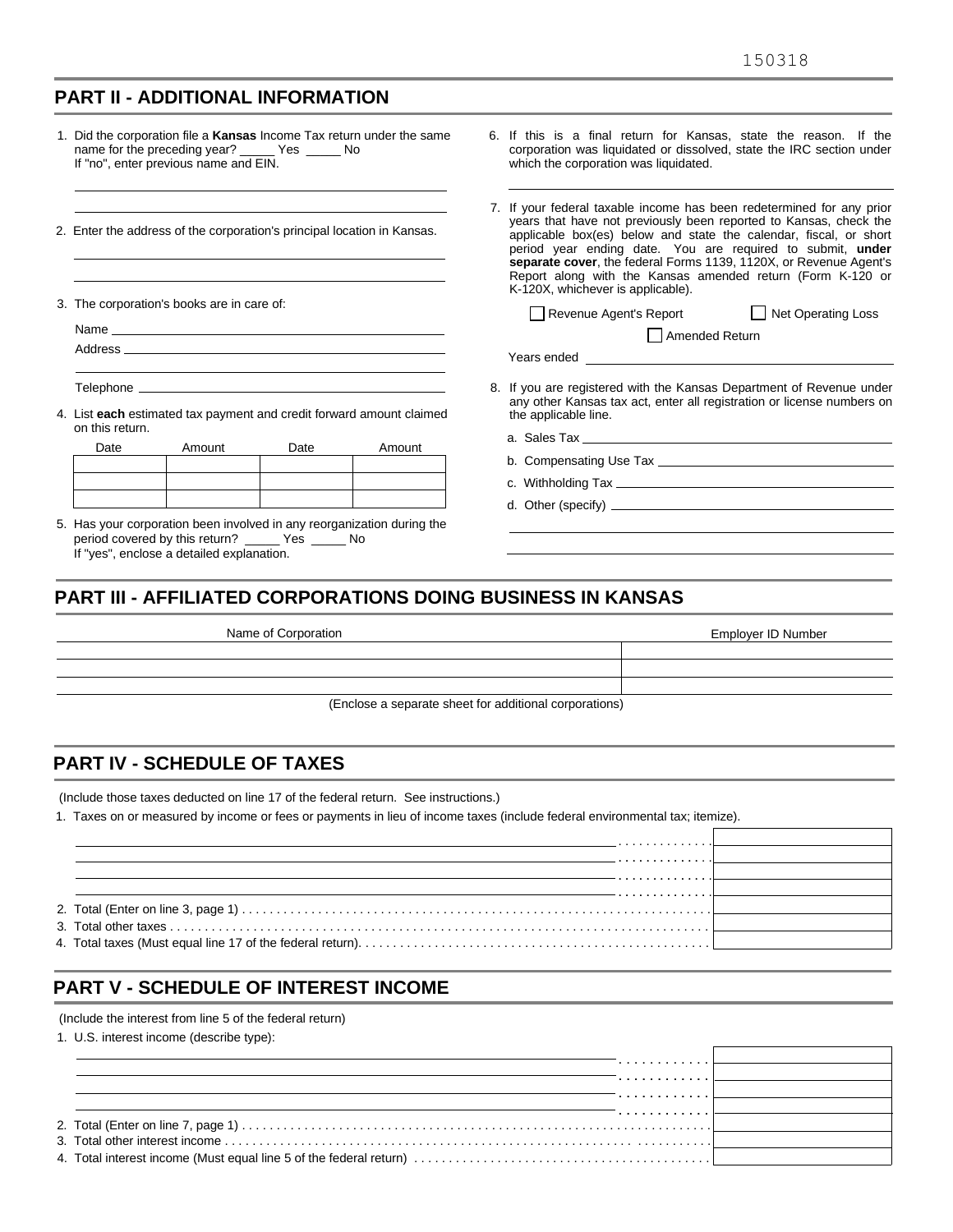

# **K-120AS KANSAS Corporation Apportionment Schedule**

**FOR USE BY CORPORATIONS APPORTIONING INCOME (Corporations using the combined income method must use Schedule K-121)** 

**For the taxable year beginning \_\_\_\_ / \_\_ / 2 0 1 1**; ending \_\_ \_/ \_\_ / \_\_ \_/

Name as shown on Form K-120 **Employer Identification Number (EIN)** 

#### **PART VI - APPORTIONMENT FORMULA**

|          |     | A. Property                                                                                                                                                      |                      | <b>WITHIN KANSAS</b><br><b>TOTAL COMPANY</b> |                      |                      |                                                  |      |
|----------|-----|------------------------------------------------------------------------------------------------------------------------------------------------------------------|----------------------|----------------------------------------------|----------------------|----------------------|--------------------------------------------------|------|
|          |     | (1) Value of owned real and tangible personal<br>property used in the business at original cost                                                                  | Beginning<br>of Year | End<br>of Year                               | Beginning<br>of Year | End<br>of Year       | <b>PERCENT</b><br><b>WITHIN</b><br><b>KANSAS</b> |      |
|          |     |                                                                                                                                                                  |                      |                                              |                      |                      |                                                  |      |
|          |     |                                                                                                                                                                  |                      |                                              |                      |                      |                                                  |      |
|          |     |                                                                                                                                                                  |                      |                                              |                      |                      |                                                  |      |
|          |     | Other tangible assets (Enclose schedule)                                                                                                                         |                      |                                              |                      |                      |                                                  |      |
|          |     |                                                                                                                                                                  |                      |                                              |                      |                      |                                                  |      |
|          |     |                                                                                                                                                                  |                      |                                              |                      |                      |                                                  |      |
|          |     | Average owned property (Beg. + End $\div 2$ )                                                                                                                    |                      |                                              |                      |                      |                                                  |      |
|          |     | (2) Net annual rented property. Multiplied by 8                                                                                                                  |                      |                                              |                      |                      |                                                  |      |
|          |     | TOTAL PROPERTY (Enter on line 14, Block A, page 1)                                                                                                               |                      |                                              |                      |                      | Α                                                | %    |
|          |     | B. Payroll (Those corporations qualified and utilizing the elective two-factor formula must complete<br>this area only during the first year of qualifying)      |                      |                                              | <b>Within Kansas</b> | <b>Total Company</b> |                                                  |      |
|          | (1) |                                                                                                                                                                  |                      |                                              |                      |                      |                                                  |      |
|          | (2) |                                                                                                                                                                  |                      |                                              |                      |                      |                                                  |      |
|          | (3) |                                                                                                                                                                  |                      |                                              |                      |                      |                                                  |      |
|          | (4) |                                                                                                                                                                  |                      |                                              |                      |                      |                                                  |      |
|          | (5) |                                                                                                                                                                  |                      |                                              |                      |                      |                                                  |      |
|          |     | TOTAL PAYROLL (Enter on line 14, Block B, page 1) (If qualified and utilizing the elective<br>two-factor formula, <b>do not</b> carry this percentage to page 1) |                      |                                              |                      |                      | В                                                | %    |
|          |     |                                                                                                                                                                  |                      |                                              |                      |                      |                                                  |      |
|          |     |                                                                                                                                                                  |                      |                                              |                      |                      |                                                  |      |
|          |     | (1) Sales delivered or shipped to purchasers in Kansas:                                                                                                          |                      |                                              |                      |                      |                                                  |      |
|          |     |                                                                                                                                                                  |                      |                                              |                      |                      |                                                  |      |
|          | (2) | Sales shipped from Kansas to:                                                                                                                                    |                      |                                              |                      |                      |                                                  |      |
|          |     | (a)                                                                                                                                                              |                      |                                              |                      |                      |                                                  |      |
|          |     | Purchasers in a state where the taxpayer would not be taxable (e.g., under federal<br>(b)                                                                        |                      |                                              |                      |                      |                                                  |      |
|          |     |                                                                                                                                                                  |                      |                                              |                      |                      |                                                  |      |
|          | (3) |                                                                                                                                                                  |                      |                                              |                      |                      |                                                  |      |
|          |     |                                                                                                                                                                  |                      |                                              |                      |                      |                                                  |      |
|          |     |                                                                                                                                                                  |                      |                                              |                      |                      |                                                  |      |
|          |     |                                                                                                                                                                  |                      |                                              |                      |                      |                                                  |      |
|          |     |                                                                                                                                                                  |                      |                                              |                      |                      |                                                  |      |
|          |     |                                                                                                                                                                  |                      |                                              |                      |                      |                                                  |      |
|          |     |                                                                                                                                                                  |                      |                                              |                      |                      |                                                  |      |
|          |     | TOTAL SALES (Enter on line 14, Block C, page 1)                                                                                                                  |                      |                                              |                      |                      | С                                                | %    |
|          |     |                                                                                                                                                                  |                      |                                              |                      |                      | D(1)                                             | %    |
| $D(1)$ . |     |                                                                                                                                                                  |                      |                                              |                      |                      | D(2)                                             | $\%$ |
| $D(2)$ . |     |                                                                                                                                                                  |                      |                                              |                      |                      |                                                  | $\%$ |
| Е.       |     |                                                                                                                                                                  |                      |                                              |                      |                      | Ε                                                |      |

150418